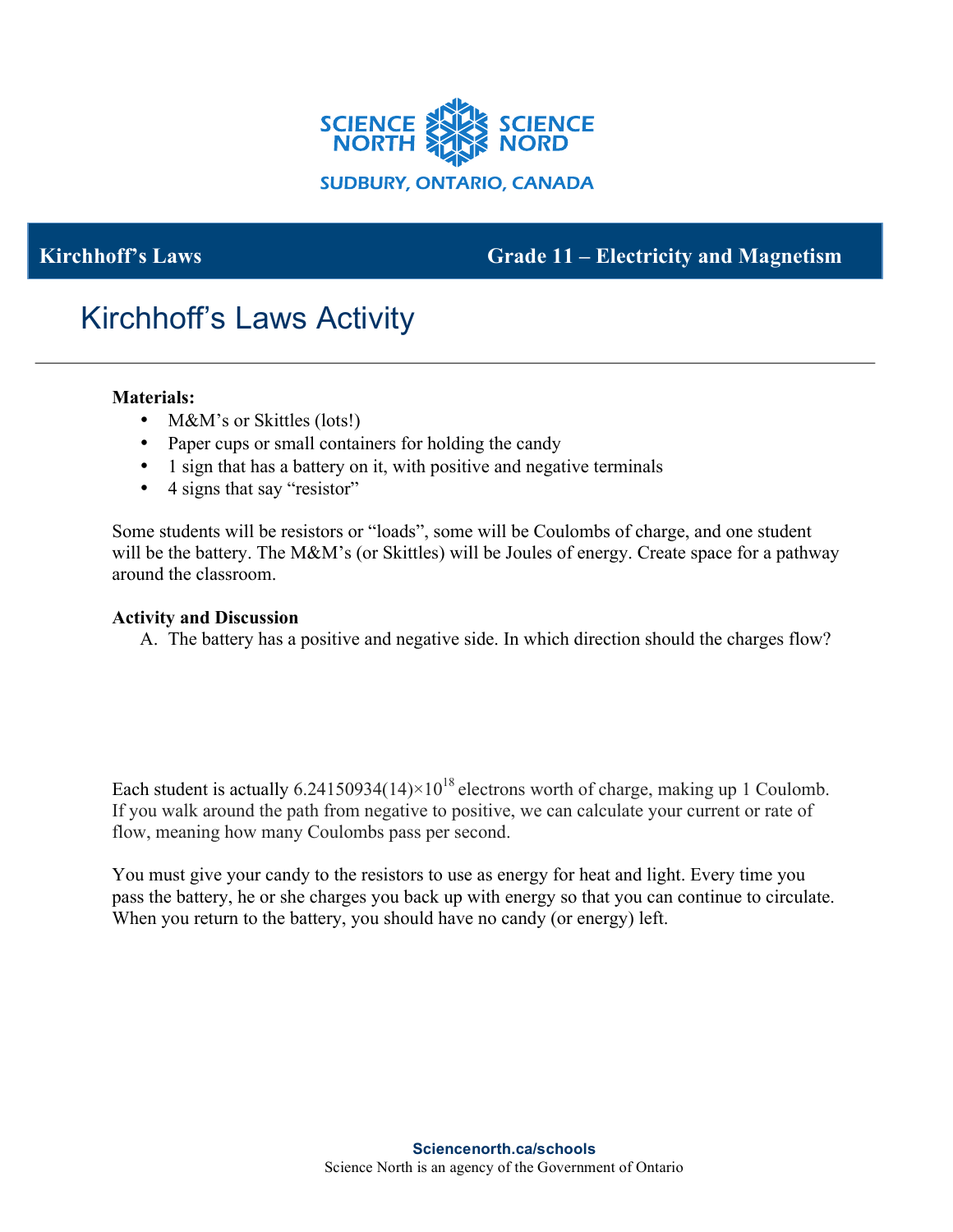#### **Series Circuits**

First, set up a series circuit. In this circuit, start out with two resistors of equal resistance.



#### **Step 1**

Start walking around the pathway. The current is 1 Ampere and you are tightly packed so all must go the same speed. This means that you are travelling at a speed or rate of flow of 1 C/s.

- 1. What should the speed be at the 1<sup>st</sup> resistor? At the battery?
- 2. What if the rate of flow is increased to 2 A. What happens to the charges? What should the current be at the  $2<sup>nd</sup>$  resistor?

#### **Step 2**

This is a 12 V battery. This means that each Coulomb (person) should get 12 Joules (M&M's) because a Volt is equal to 1 J/C. Now when you travel through a resistor, you will release some energy as light or heat.

3. If both resistors have an equal resistance of 1  $\Omega$ , how many M&M's should each of them get?

Let's try it again. Add another resistor.

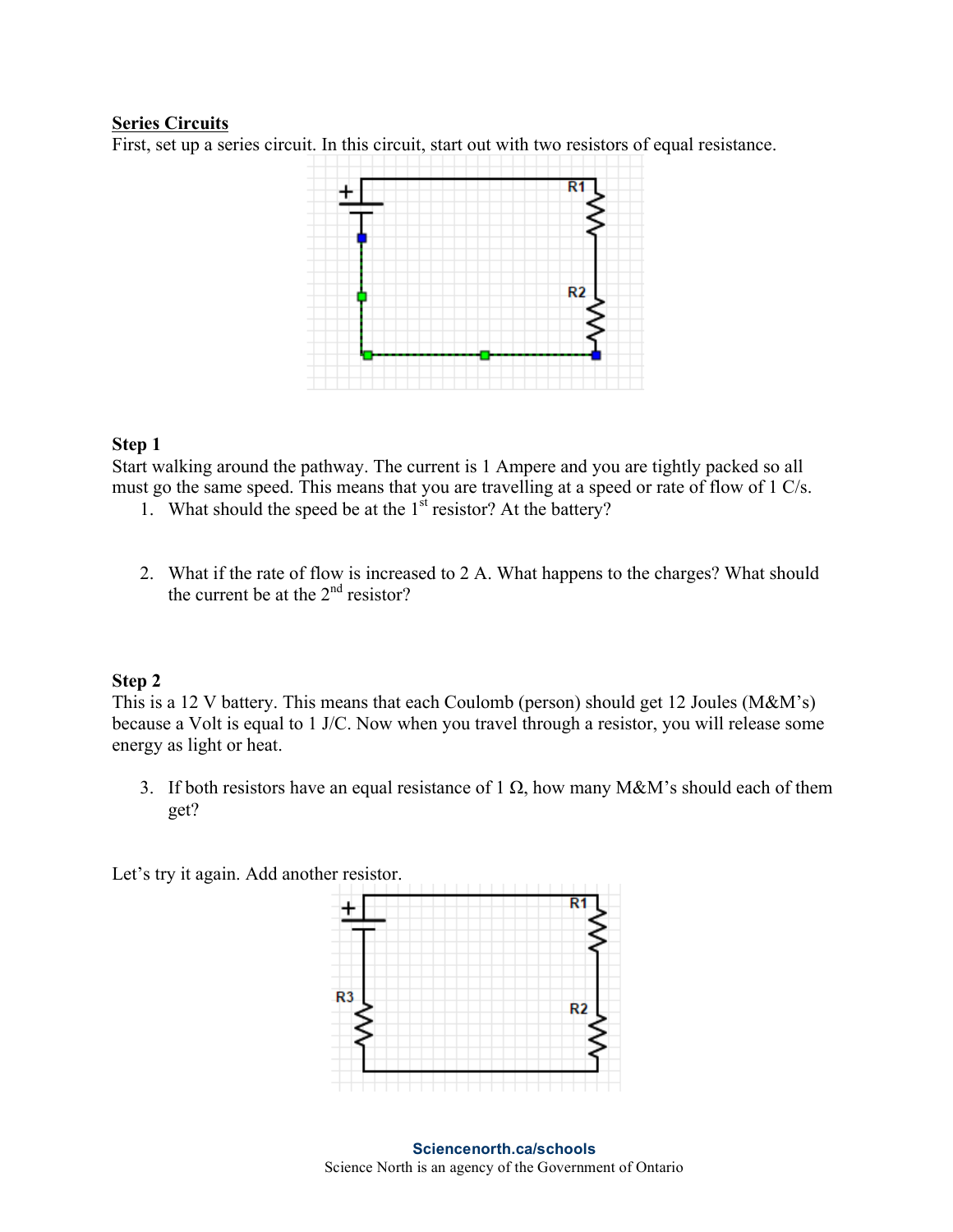4. How many M&M's should each resistor get?

#### **Step 3**

Instead of adding a resistor, put two together, to make the resistance  $2 \Omega$ .



I now have one,  $1Ω$  resistor and one,  $2Ω$  resistor.

5. How many M&M's should each of them get?



- 6. How many M&M's should each resistor get?
- 7. How does this compare with the number of Joules per Coulomb given out by the battery?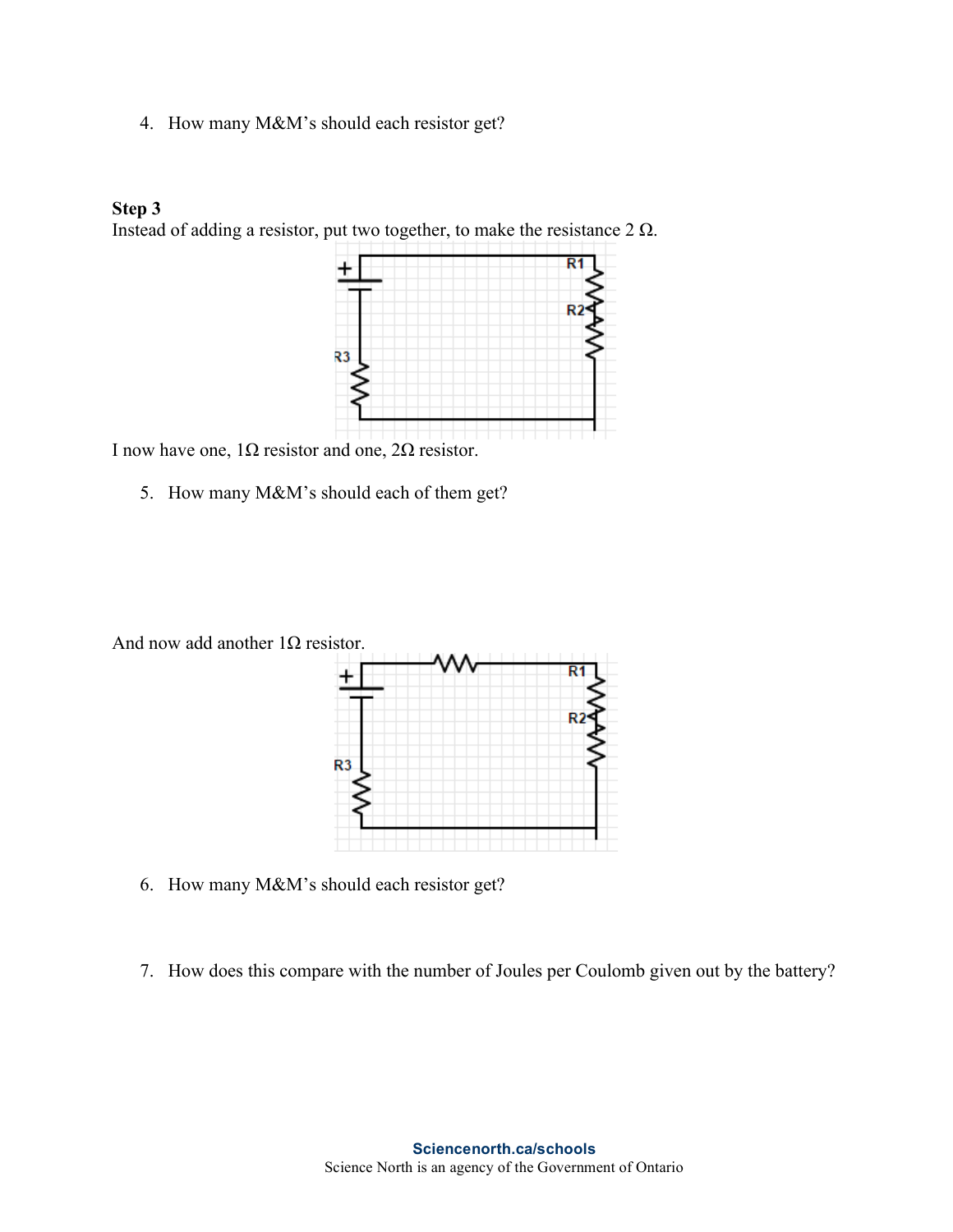#### **Parallel Circuits**

In this circuit, there are two paths to the battery. Each path holds one resistor. Since the resistors are of equal resistance, 1  $\Omega$ , an equal number of Coulombs should follow each path.

#### **Step 1**

Again, start walking around the pathway, and this time the current is 2 Amperes: this means that you are starting out at a speed of 2 C/s. However, when you get to the junction, the charges are split between path 1 and path 2. The charges feel less pressure to hurry and can take their time before reuniting and returning to the battery terminal.

- 8. What should the current be at each resistor?
- 9. What should the current be at the positive terminal?

#### **Step 2**

This is still a 12 V battery. This means that each Coulomb (person) should get 12 Joules (M&M's).

10. If both resistors have equal resistance of 1Ω how many M&M's should each of them get?

Add one more path with an equal resistor.

11. How many M&M's should each resistor get?